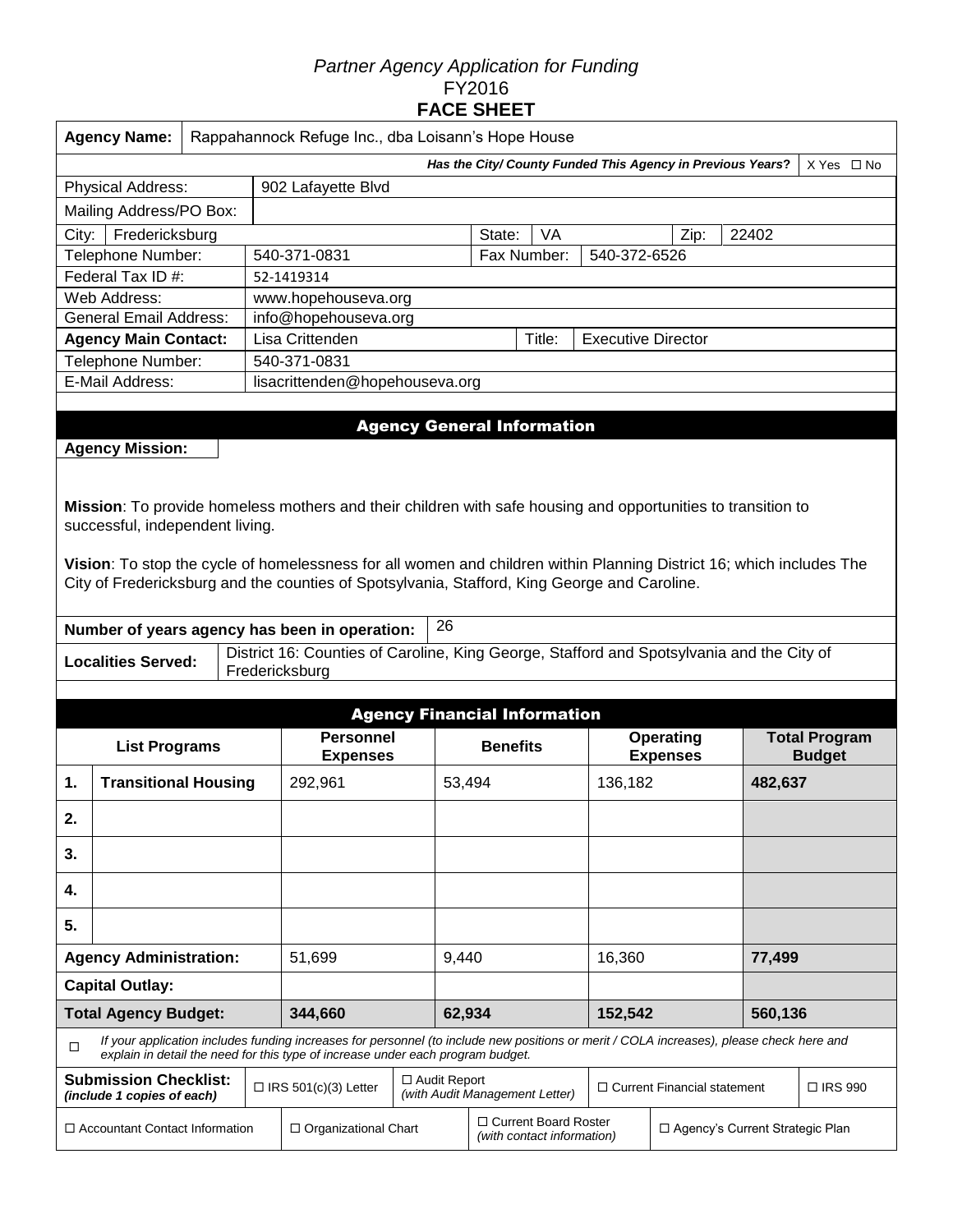## *Partner Agency Funding Application FY 2016 BUDGET EXPLANATIONS*

*Agency Name: Page 2*

Rappahannock Refuge Inc., Loisann's Hope House

#### **Agency Administrative Expenses:**

**In the box below, provide an overview of the administrative costs detailed on the face sheet for the agency as a whole. Please provide justification for and specific amounts of administrative costs that are defrayed by locality funds. If your agency is requesting an increase or decrease in administrative funding, please describe, in detail, the reasons for these changes. (The description should not exceed 15 lines of text.)**

Agency administrative costs are not defrayed by locality funds. All funds go directly toward the program.

We consider the work of shelter, programming, summer camp, child care, life skill classes, group therapy and overall administration as the program. We use all revenue to operate our program. The only stipulations we have on revenues comes from our state and federal grants. Some require us to use them only for utilities, and others allow us to pay staff salaries and/or children's services. If we don't receive these grant funds, we make a great effort to augment these services with donations, fundraising, in-kind contributions, as well as the local grants and United Way funding.

#### **Capital Outlay:**

**In the box below, provide an overview of the capital expenses detailed on the face sheet for the agency as a whole. Please provide justification for and specific amounts of capital costs that are defrayed by locality funds. (The description should not exceed 10 lines of text.)**

There will not be any capital outlay during this fiscal year.

#### **Personnel Expenses (General):**

**In the box below, provide an overview of any increases or decreases in general personnel expenses for the agency. This would include any planned or projected merit or COLA increases, or new positions being requested. Also include a description of any changes to agency benefits structure or cost. (The description should not exceed 10 lines of text.)**

Personnel expenses have increased due to the addition of a part-time case manager and increased hours for two (2) part-time daycare teachers. Licensing requires two (2) people in the daycare at all times. There have been no changes to costs in healthcare; however, less employees are taking advantage of the benefits offered.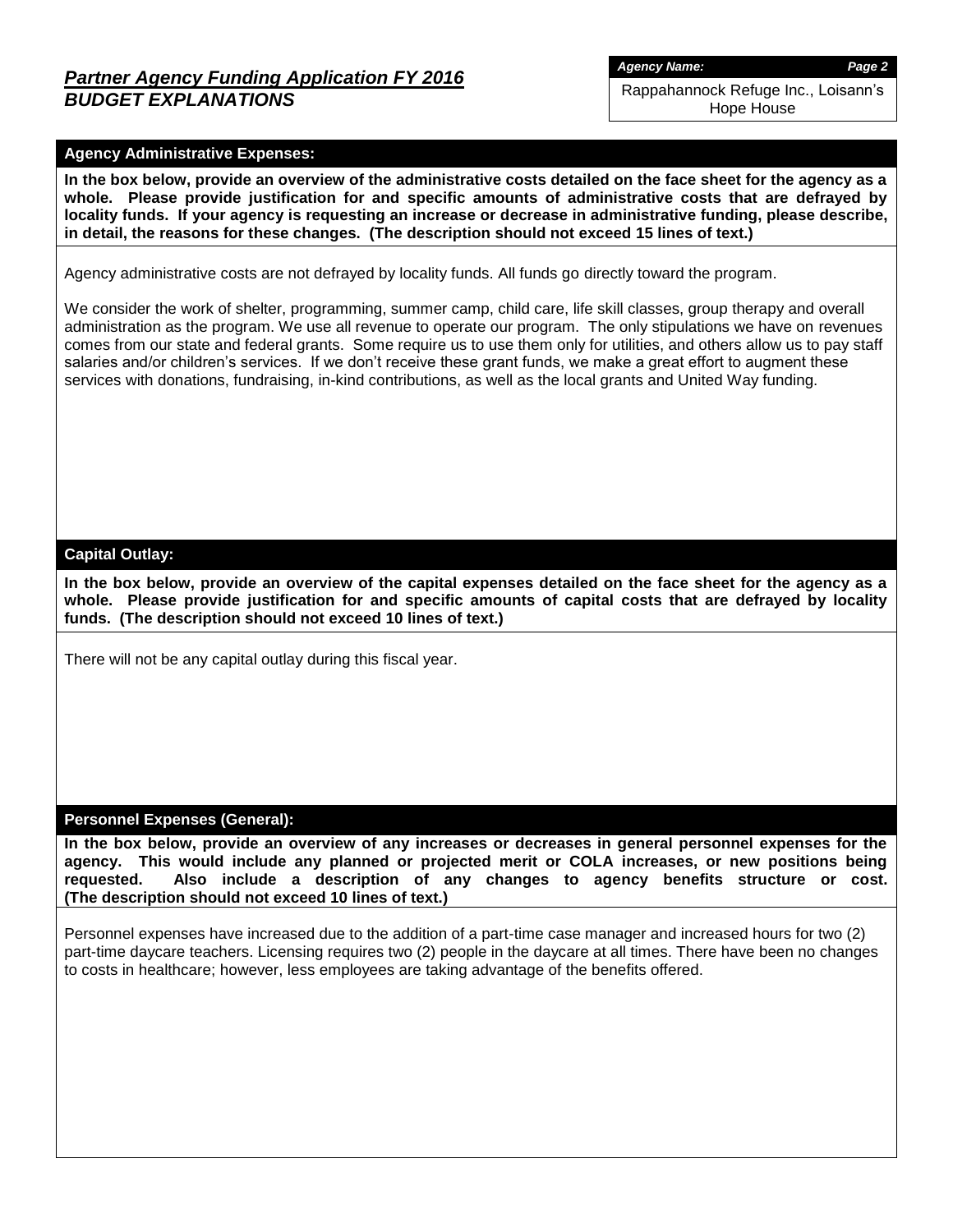# *Partner Agency Funding Application FY 2016 BUDGET EXPLANATIONS*

*Agency Name: Page 3*

Rappahannock Refuge Inc., Loisann's Hope House

#### Budget Information

Please complete the following chart with the financial information for the agency as a whole. In each area include the budget specifically allocated to your agency from each locality/entity listed below.

|                                        | FY2014 Actual | FY2015 Budgeted | FY2016 Projected |
|----------------------------------------|---------------|-----------------|------------------|
| Caroline                               | 0             | 0               | 0                |
| Fredericksburg                         | 18,660        | 18,660          | 18,660           |
| <b>King George</b>                     | 0             | 0               | 0                |
| Spotsylvania                           | 16,500        | 16,500          | 16,500           |
| <b>Stafford</b>                        | 11,000        | 11,000          | 11,000           |
| <b>United Way</b>                      | 25,000        | 25,000          | 25,000           |
| <b>Grants</b>                          | 207,709       | 172,568         | 208,000          |
| <b>Client Fees</b>                     | 11,746        | 10,900          | 15,000           |
| <b>Fundraising</b>                     | 81,941        | 108,850         | 110,000          |
| Other (explain below)                  | 204,186       | 350,815         | 205,000          |
| <b>Total Agency Budget</b><br>for PD16 | 576,742       | 714,293         | 609,160          |

Detail below what is included in the category 'Other':

"Other" category includes:

- Individual/business/church contributions
- In-kind contributions
- Pledged contributions
- Major gift campaign\*
- Designated United Way
- Interest

\*The major gift campaign is being supported by the Larry Silver and the Silver Foundation. He has provided a list of contacts to our organization to generate operating funds.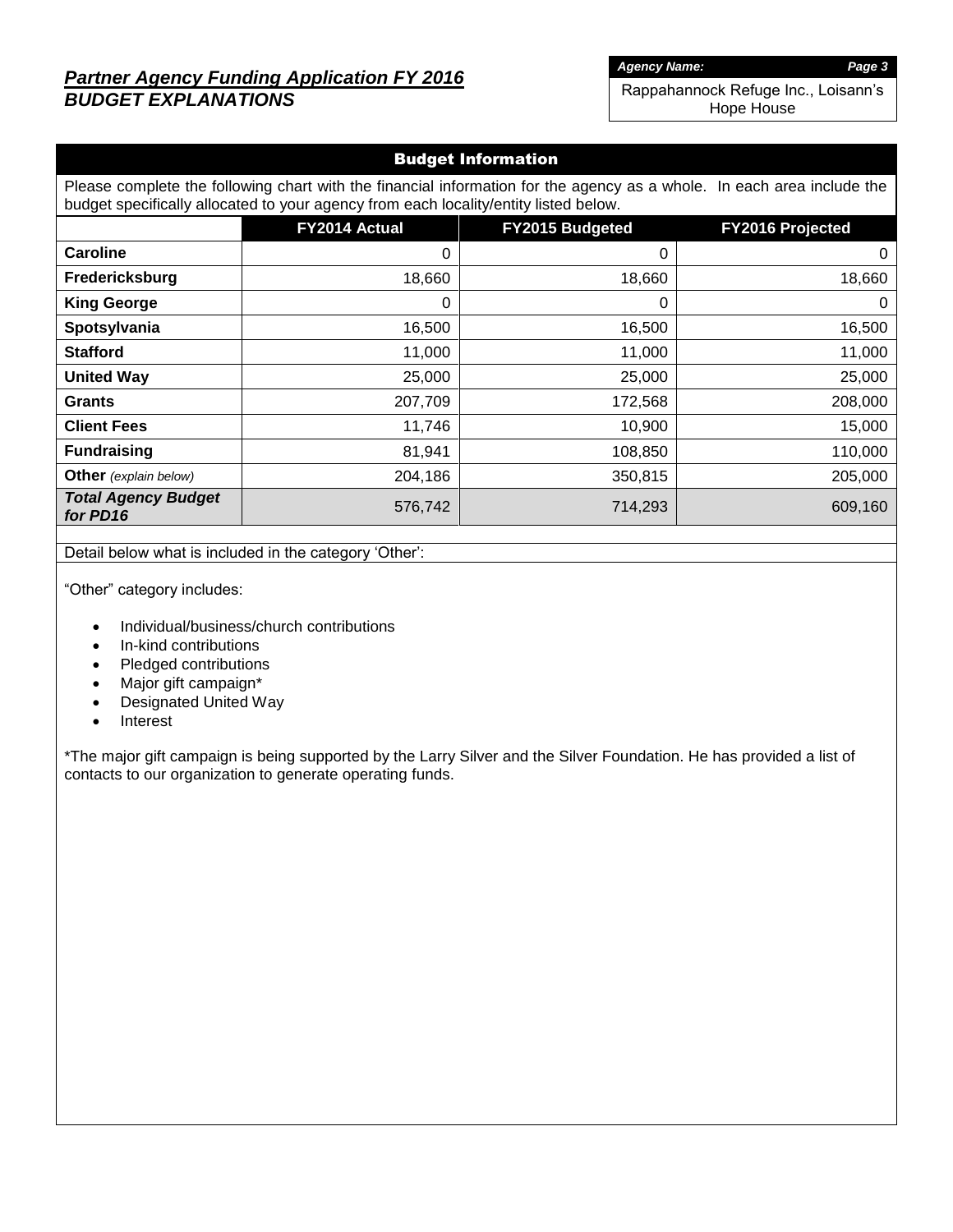# *Partner Agency Funding Application FY 2016 BUDGET EXPLANATIONS*

Hope House

Please detail below any legislative initiatives or issues that may impact the agency for the upcoming year and how you are planning for them. This could include new legislation that may increase or decrease projected funding at any level (Federal/State/Local), or could affect grants or designated funds as they are currently received. If you are aware of "outside" funding sources that will expire or be reduced on a set cycle or date, please note those below and how you are planning for them.

There is a significant shortfall in the Virginia state budget for fiscal years 2015 and 2016. State agencies recently were asked to cut budgets by five percent for the current fiscal year and seven percent for the upcoming fiscal year. Unfortunately, that means that homeless assistance funding (Hope House) for the current year *may* be reduced (as of 10/24/14 still on hold). At this point, nothing is finalized. However, there is a possibility that the child services coordination (CSC) portion of the Virginia Homeless Solutions Program (VHSP) funding that Hope House receives may be cut in its entirety. Therefore, DHCD is putting that portion of the funding on hold and will not allow CSC expenditures to be included in remittances until further notice.

Hope House did incur expenses and has absorbed them into operating expenses. The CSC position/work has been placed on hold. Hope House is seeking outside funding sources to reestablish the position and necessary work.

Please detail below any identified agency needs or areas of concern that are currently not being addressed in your funding request. This could include training or technical assistance for specific areas, administrative support for a program or service, evaluation of current programs, or consultation for strategic planning, board support, or fundraising.

None at this time.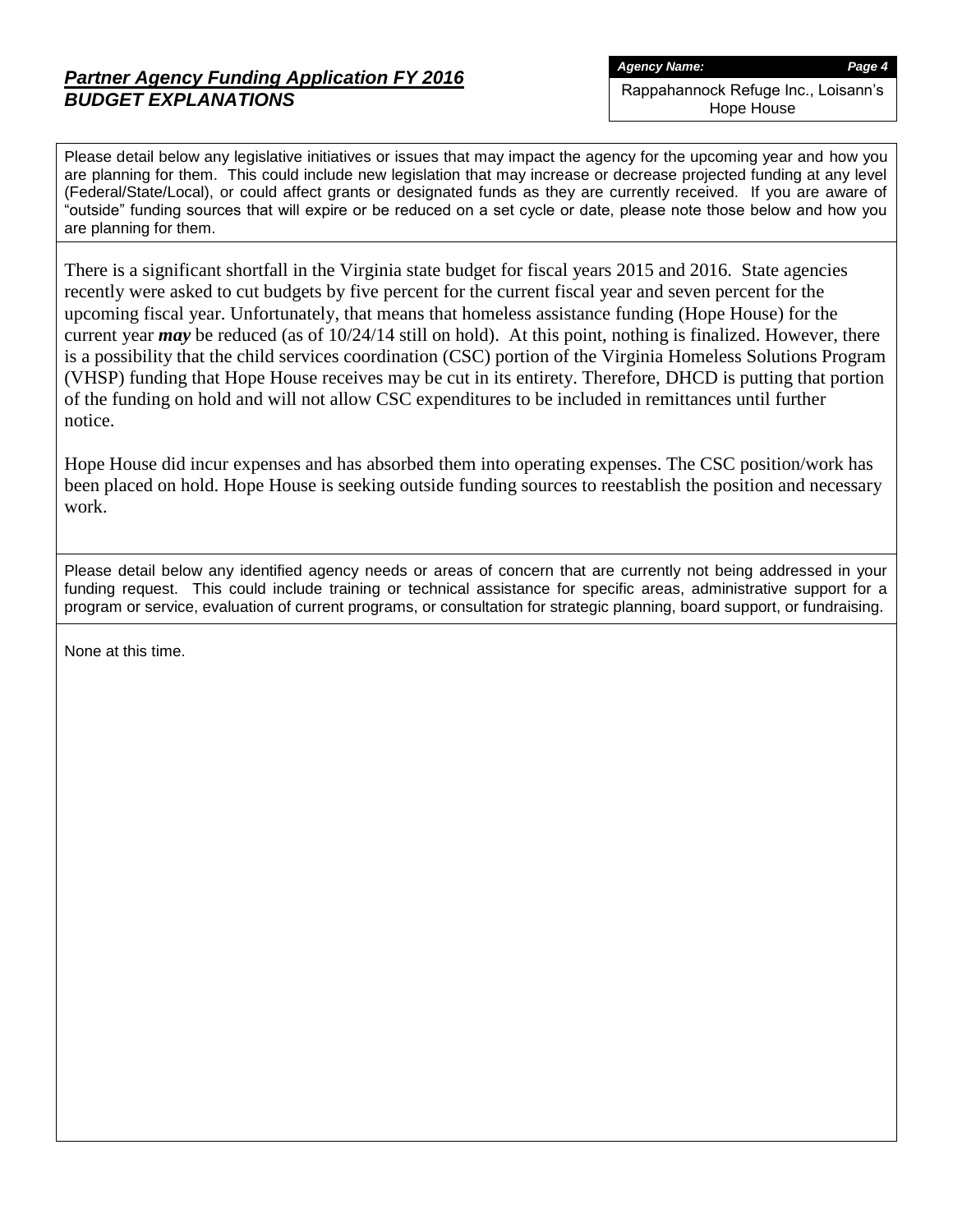## *Partner Agency Funding Application FY 2016 LOCALITY NOTES*

*Agency Name: Page 5*

Rappahannock Refuge Inc., Loisann's Hope House

| Please use the area below to provide any locality specific notes or statements that may be relevant to your<br>application. |
|-----------------------------------------------------------------------------------------------------------------------------|
|                                                                                                                             |
| City of Fredericksburg:                                                                                                     |
|                                                                                                                             |
|                                                                                                                             |
|                                                                                                                             |
|                                                                                                                             |
|                                                                                                                             |
| Caroline County:                                                                                                            |
|                                                                                                                             |
|                                                                                                                             |
|                                                                                                                             |
|                                                                                                                             |
|                                                                                                                             |
| King George County:                                                                                                         |
|                                                                                                                             |
|                                                                                                                             |
|                                                                                                                             |
|                                                                                                                             |
|                                                                                                                             |
| Spotsylvania County:                                                                                                        |
|                                                                                                                             |
|                                                                                                                             |
|                                                                                                                             |
|                                                                                                                             |
| <b>Stafford County:</b>                                                                                                     |
|                                                                                                                             |
|                                                                                                                             |
|                                                                                                                             |
|                                                                                                                             |
|                                                                                                                             |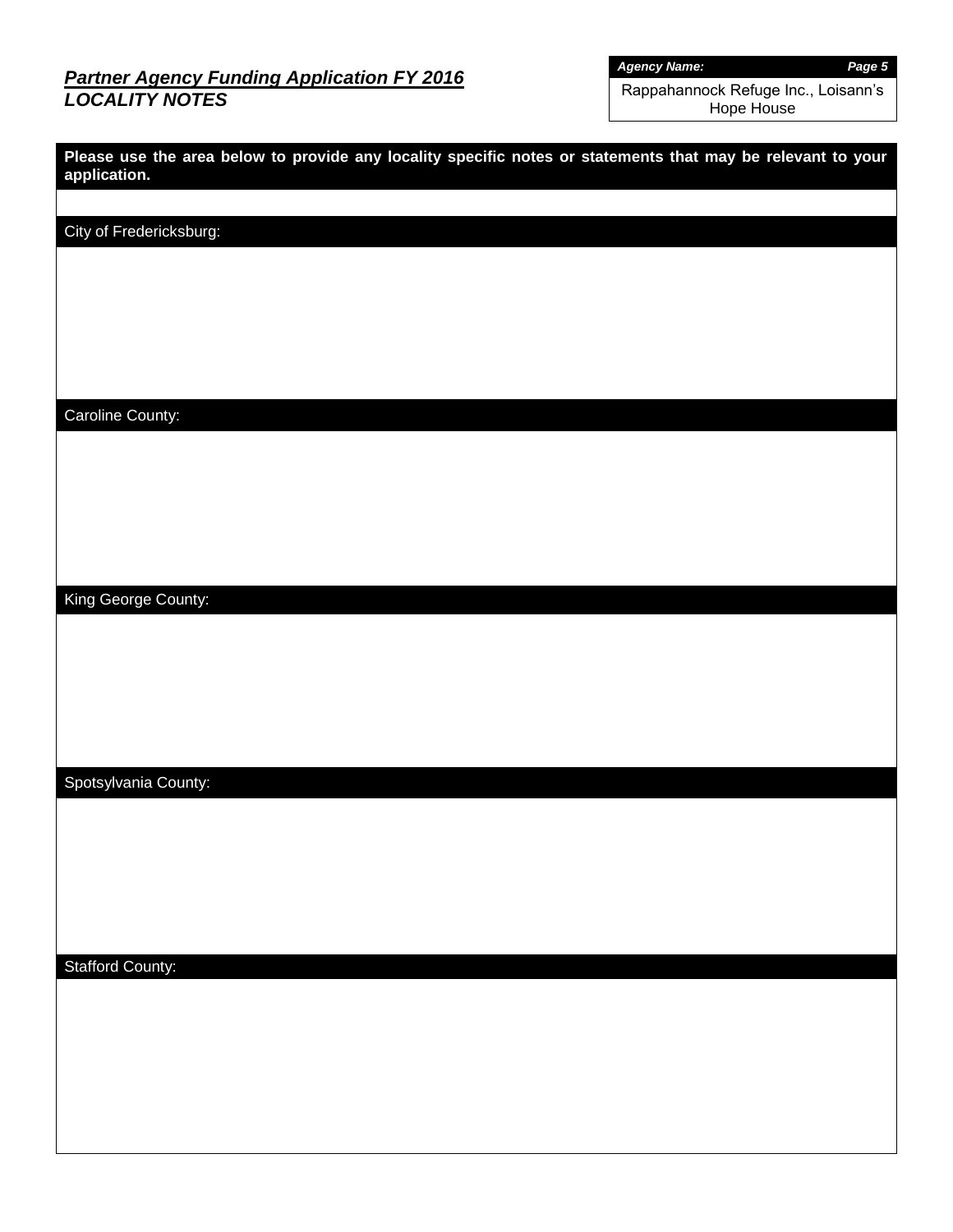Hope House Transitional Housing

Program

Each agency submitting a funding request must fill out the following pages for *each program* serving citizens within the region and for which funding is requested. Any incomplete applications or programs that do not have a full application will not be considered for funding. PLEASE do not include any unrequested information. Each locality reserves the right to request additional information once the application has been submitted. **Program Name: Hope House Transitional Housing Program** *I Is this a new program?* **| ○ Yes X No Program Contact:** Lisa Crittenden Title: Executive Director Telephone Number: | 540-371-0831 E-Mail Address: | lisacrittenden@hopehouseva.org **1. Program Purpose/Description:** *(the following description should not exceed 10 lines of text)* Hope House is a transitional housing program is to provide homeless mothers and their children with safe housing and the opportunities to transition to successful, independent living. Our goals are: **(1)**To move female-headed households from homelessness to permanent housing; **(2)**To increase skills and/or income allowing residents to secure the financial means to live as independently as possible; and **(3)**To help residents achieve greater self-determination (which enables them to gain the needed confidence to make the transition out of homelessness). The services consist of housing, intensive case management, employment assistance, group counseling, life skills classes and provision of donated vehicles. Life skills classes are held once weekly and include homeownership classes, financial management workshops, women's health classes, parenting classes, nutrition classes and physical fitness, and landlord/tenant classes. **2. Justification of Need:** *(Please state clearly why this service should be provided to the citizens of the region and why the localities should consider this funding request. If this is a new program, be sure to include the benefit to the region for funding a new request. The following should not exceed 10 lines of text, and should include the most recent data available.)* There is clearly a demand for services in Planning District 16. Hope House consistently maintains a 40 family waiting list at any given time. This means that an average of 117 people (mothers and children) is without the basic need of housing. Hope House receives calls on a daily basis requesting assistance to help people regain their footing by placing them into housing. According to the George Washington Regional Commission, planning district 16 is the fourth largest and fastest-growing of the Commonwealth's twenty one (21) planning districts. Meaning that the numbers could greatly increase over time. This may be partially attributed to the geographic location of planning district 16, as it is approximately 45 miles from both Washington DC and the Richmond Virginia area. The need for funding is imperative as it will serve a vital role in the fight to end homelessness in Planning District 16.

**3. Program Collaboration:** *(The following should describe, in detail, examples of collaborative efforts and key partnerships between your program and other programs or agencies in the area, and should not exceed 10 lines of text.)*

An important factor in Hope House's 26 years of success has been the development of extensive partnerships, not only with other area agencies serving the homeless population (Pursuit of Housing and COC), but also with local social service agencies. Our residents come to the program through referrals initiated by any social services agency, including domestic violence shelters, the state Department of Social Services, Thurman Brisben Homeless Shelter, and local churches.

A collaborative effort exists between Hope House and Career Training Solutions, which provides residents the opportunity to obtain a secondary education at no cost. Also, we have a Community Volunteer Employment Specialist, a retired government human resources professional who has created an employment program to increase the employment outcomes. We work closely with Smart Beginnings to provide quality daycare program. Other partnerships are with Central Va. Housing Coalition in the search to locate affordable permanent housing; Project Link, which provides on-site substance abuse classes to those clients struggling with addiction issues.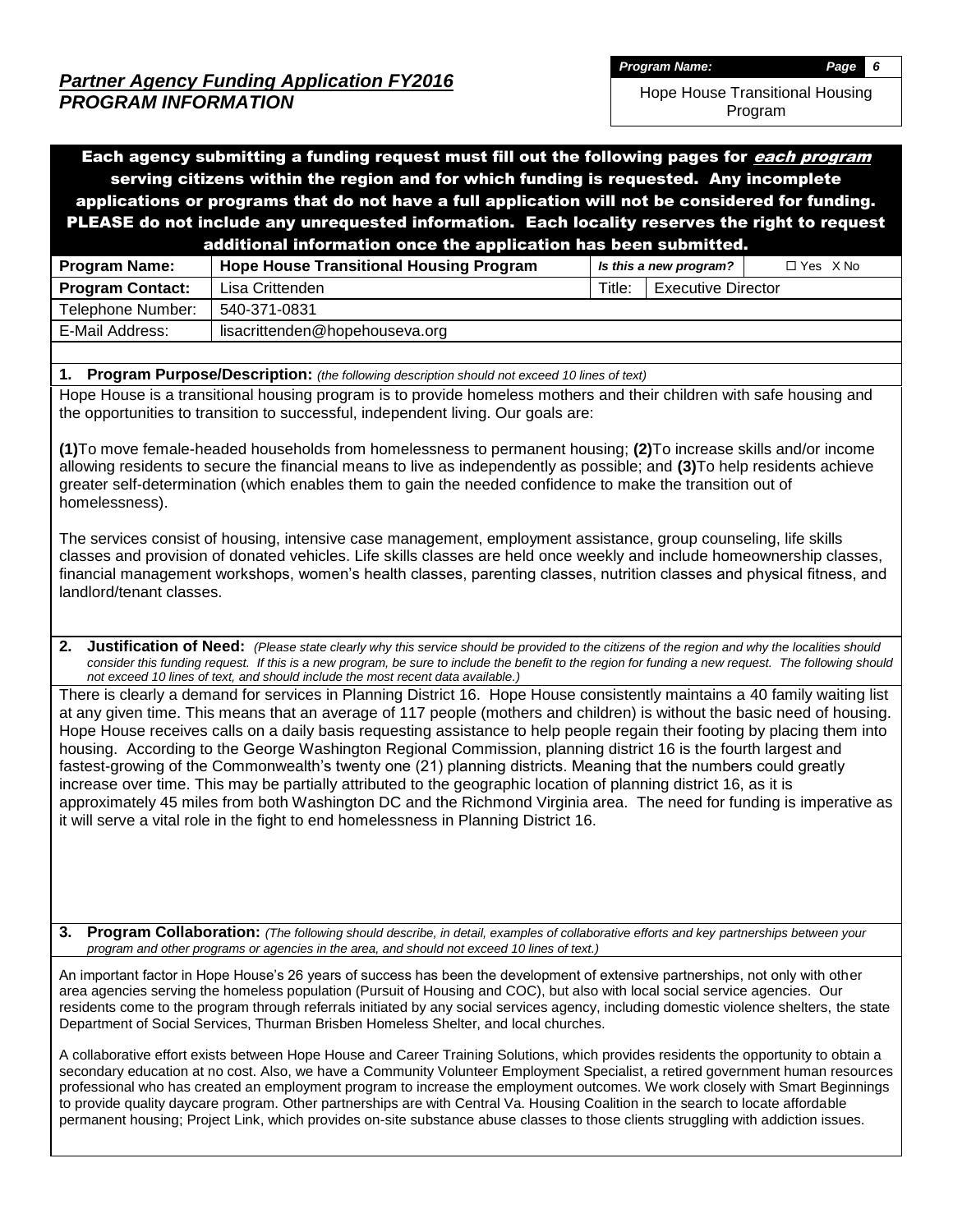Hope House Transitional Housing Program

**4. Program Audience and Service Delivery:** *(The following should describe the program's intended audience or client base and how those clients are served. This should include the location of the service and what geographic areas are served or targeted for service. If your program has specific entry or application criteria, please describe it below. Please do not exceed 10 lines of text.)*

The target audience for the Hope House Transitional Housing Program is women with children or pregnant women in planning district 16 meeting HUD's definition of homelessness. Hope House is the only facility in Planning District 16 that targets this specific group of the homeless population – female-headed households. Hope House is located at 900, 902 & 904 Lafayette Blvd., Fredericksburg, Virginia. All of the Hope House services are provided on site at these locations. Clients are invited to stay in the program for up to two years. Group counseling is held once weekly and life skill classes are also held once weekly. The training offered through these classes includes employment, financial management, homeownership, parenting wellness and nutrition, and self-esteem. Intensive case management is provided on a weekly basis and on-site childcare services are provided to support employment and self-sufficiency.

**5. Client Fees:** *(Please describe the fees clients must pay for the services provided in this program, and how those fees are determined.)*

Clients are not charged program services fees for the services provided, with the exception of the on-site childcare center. Child care fees average \$55-\$85 per week.

|                                                     | 6. Budget Information: (Please complete the following chart with the financial information for this program. In each area include the dollars |  |
|-----------------------------------------------------|-----------------------------------------------------------------------------------------------------------------------------------------------|--|
| specifically allocated/requested for this program.) |                                                                                                                                               |  |

|                                         | FY2014 Actual | FY2015 Budgeted | FY2016 Projected |
|-----------------------------------------|---------------|-----------------|------------------|
| <b>Caroline</b>                         | 0             | 0               | 0                |
| Fredericksburg                          | 18,660        | 18,660          | 18,660           |
| <b>King George</b>                      | 0             | 0               | 0                |
| Spotsylvania                            | 16,500        | 16,500          | 16,500           |
| <b>Stafford</b>                         | 11,000        | 11,000          | 11,000           |
| <b>United Way</b>                       | 25,000        | 25,000          | 25,000           |
| <b>Grants</b>                           | 101,722       | 84,045          | 102,000          |
| <b>Client Fees</b>                      | 11,746        | 10,900          | 15,000           |
| <b>Fundraising</b>                      | 81,941        | 108,850         | 110,000          |
| <b>Other</b>                            | 204,186       | 350,815         | 205,000          |
| <b>Total Program Budget</b><br>for PD16 | 470,755       | 625,770         | 503,160          |

**Please indicate, in detail, reasons for increases or decreases in the amounts requested for FY2016. Include whether these changes come from increases in personnel, benefits, or operating expenses. If an increase is being requested, please describe the impact not receiving an increase would have on the program. In particular, please describe in detail if any increase is sought for new positions or personnel.**

There are no changes to the amounts being requested.

*Program Name: Page* **7**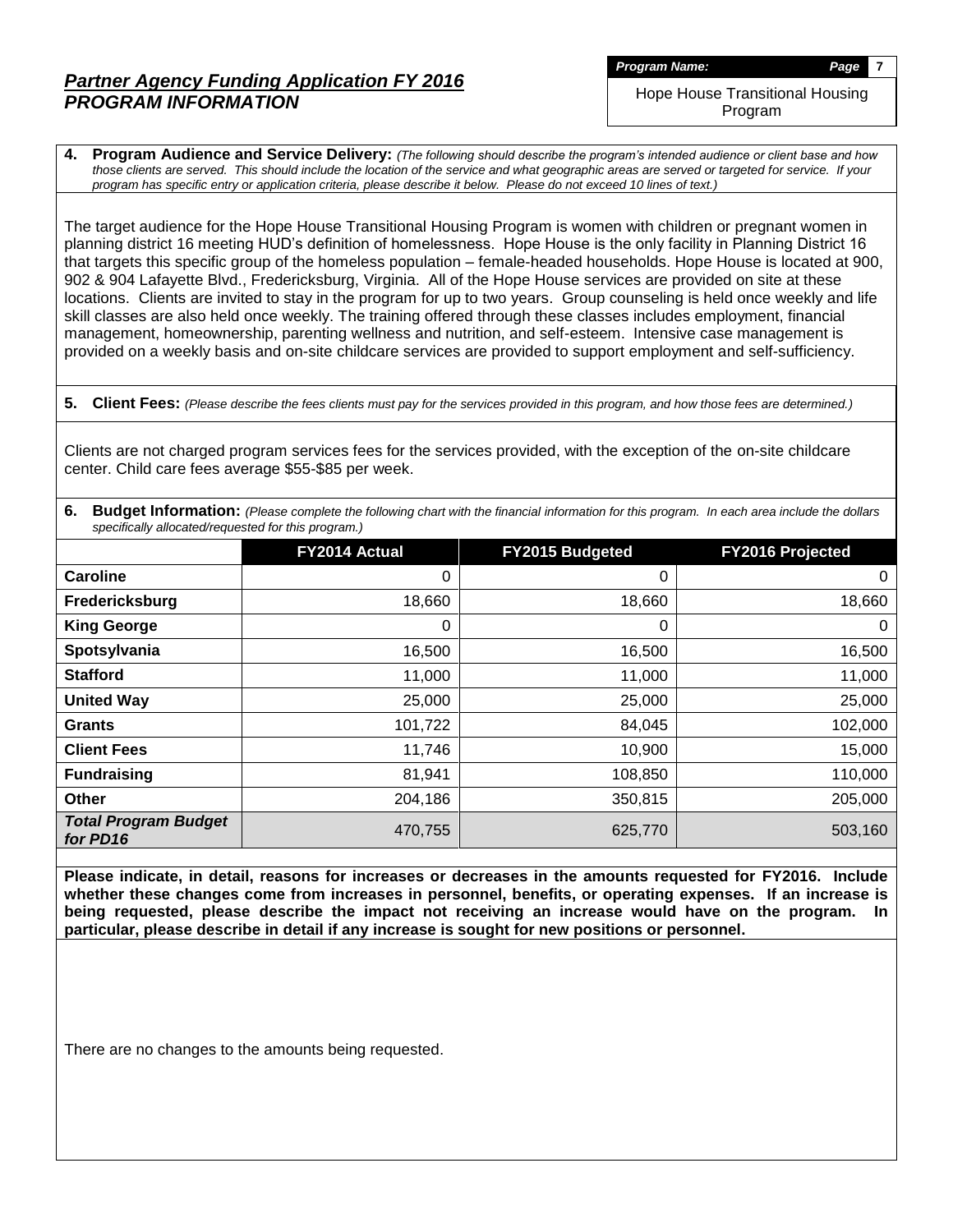| <b>Program Name:</b> |  |  |  |
|----------------------|--|--|--|
|----------------------|--|--|--|

*Program Name: Page* **8**

Hope House Transitional Housing Program

|                | 7. Goals, Objectives, & Evaluation: (Please provide the following information regarding the goals and objectives for your program.<br>Space has been provided for two goals, with two objectives per goal. If your agency is funded by the United Way, please include a copy of your<br>Logic Model for this program as a supplemental attachment. Individual descriptions should not exceed 5 lines of text.) |
|----------------|----------------------------------------------------------------------------------------------------------------------------------------------------------------------------------------------------------------------------------------------------------------------------------------------------------------------------------------------------------------------------------------------------------------|
|                | <b>Program Goal 1:</b><br>Hope House residents who exit the program will move to permanent housing.                                                                                                                                                                                                                                                                                                            |
|                | <b>Objectives:</b>                                                                                                                                                                                                                                                                                                                                                                                             |
| 1a.            | At least 75% of Hope House residents will move to permanent housing.                                                                                                                                                                                                                                                                                                                                           |
| 1 <sub>b</sub> | 60% of those exiting the program will be employed at time of exit from the program.                                                                                                                                                                                                                                                                                                                            |
|                | Program Goal 2:                                                                                                                                                                                                                                                                                                                                                                                                |
|                | Hope House residents who successfully complete the program will maintain permanent housing for a minimum of six<br>months.                                                                                                                                                                                                                                                                                     |
|                | Objectives:                                                                                                                                                                                                                                                                                                                                                                                                    |
| 2a.            | 80% of clients will maintain safe and permanent housing for at least 6 months upon exiting the Hope House<br>program                                                                                                                                                                                                                                                                                           |
| 2b.            | 80% of clients who successfully complete the program will not re-enter the homelessness system within one year<br>of obtaining permanent housing.                                                                                                                                                                                                                                                              |
|                |                                                                                                                                                                                                                                                                                                                                                                                                                |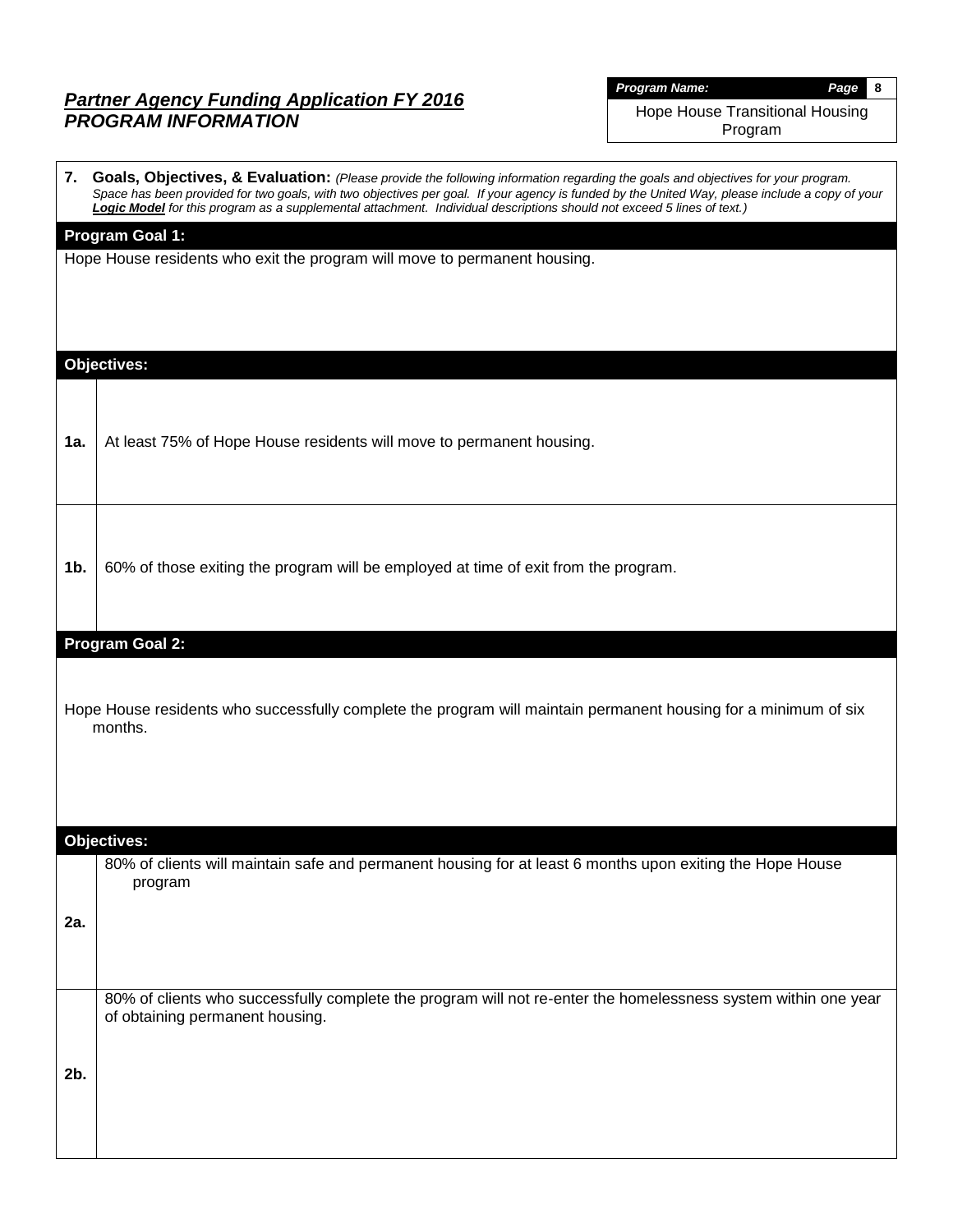| Evaluation Method: (Please describe the method used to measure the above goals/objectives. Please do not exceed 10 lines of text.)                                                                                                                                                                                                                                                                                                                                                                                                                                                                                                                                                                                                                                                          |  |  |  |  |  |  |  |  |  |
|---------------------------------------------------------------------------------------------------------------------------------------------------------------------------------------------------------------------------------------------------------------------------------------------------------------------------------------------------------------------------------------------------------------------------------------------------------------------------------------------------------------------------------------------------------------------------------------------------------------------------------------------------------------------------------------------------------------------------------------------------------------------------------------------|--|--|--|--|--|--|--|--|--|
| Hope House uses several methods to measure the above goals and objectives. The Homeless Management<br>Information System (HMIS) is one tool used to determine results. HMIS is an electronic database used to capture all<br>data collected on each resident and is a requirement by state and federal agencies. Other tools used to evaluate<br>outcomes are client records, Individualized Goal Plans which identifies the client's goals and objectives and social<br>histories, used to collect data at intake in order to determine a resident's baseline. All data collected is entered into the<br>HMIS system and used to determine client success rates. Six months' worth of aftercare follow-up also allows staff to<br>track and offer support as needed to successful clients. |  |  |  |  |  |  |  |  |  |
|                                                                                                                                                                                                                                                                                                                                                                                                                                                                                                                                                                                                                                                                                                                                                                                             |  |  |  |  |  |  |  |  |  |
| 8. Outcome Data: (Please give the most recent outcome data for the objectives above. Indicate below what time period the data covers.)                                                                                                                                                                                                                                                                                                                                                                                                                                                                                                                                                                                                                                                      |  |  |  |  |  |  |  |  |  |
| FY2013-2014<br><b>Data Collection Period:</b>                                                                                                                                                                                                                                                                                                                                                                                                                                                                                                                                                                                                                                                                                                                                               |  |  |  |  |  |  |  |  |  |
| Objective 1a.                                                                                                                                                                                                                                                                                                                                                                                                                                                                                                                                                                                                                                                                                                                                                                               |  |  |  |  |  |  |  |  |  |
| Hope House anticipated that 75% of clients that exited the program would obtain permanent housing. The actual<br>outcome was 86% of client exiting the program obtained permanent housing.                                                                                                                                                                                                                                                                                                                                                                                                                                                                                                                                                                                                  |  |  |  |  |  |  |  |  |  |
| Objective 1b.                                                                                                                                                                                                                                                                                                                                                                                                                                                                                                                                                                                                                                                                                                                                                                               |  |  |  |  |  |  |  |  |  |
| Hope House anticipated that 60% of clients that exit the program will be gainfully employed at exit. The actual outcome<br>was that 66% of clients that exited the program were gainfully employed at exit.                                                                                                                                                                                                                                                                                                                                                                                                                                                                                                                                                                                 |  |  |  |  |  |  |  |  |  |
| Objective 2a.                                                                                                                                                                                                                                                                                                                                                                                                                                                                                                                                                                                                                                                                                                                                                                               |  |  |  |  |  |  |  |  |  |
| Hope House anticipated that 80% of clients that successfully completed the program will maintain safe, permanent<br>housing for at least 6 months upon exiting the Hope House program. The actual success rate for this objective was<br>100%                                                                                                                                                                                                                                                                                                                                                                                                                                                                                                                                               |  |  |  |  |  |  |  |  |  |
| Objective 2b.                                                                                                                                                                                                                                                                                                                                                                                                                                                                                                                                                                                                                                                                                                                                                                               |  |  |  |  |  |  |  |  |  |
| Hope House anticipated that 80% of clients who successfully complete the program will not re-enter the homelessness<br>system within one year of obtaining permanent housing. The actual percentage was 100% remained in permanent<br>housing and have not returned to the homelessness system.                                                                                                                                                                                                                                                                                                                                                                                                                                                                                             |  |  |  |  |  |  |  |  |  |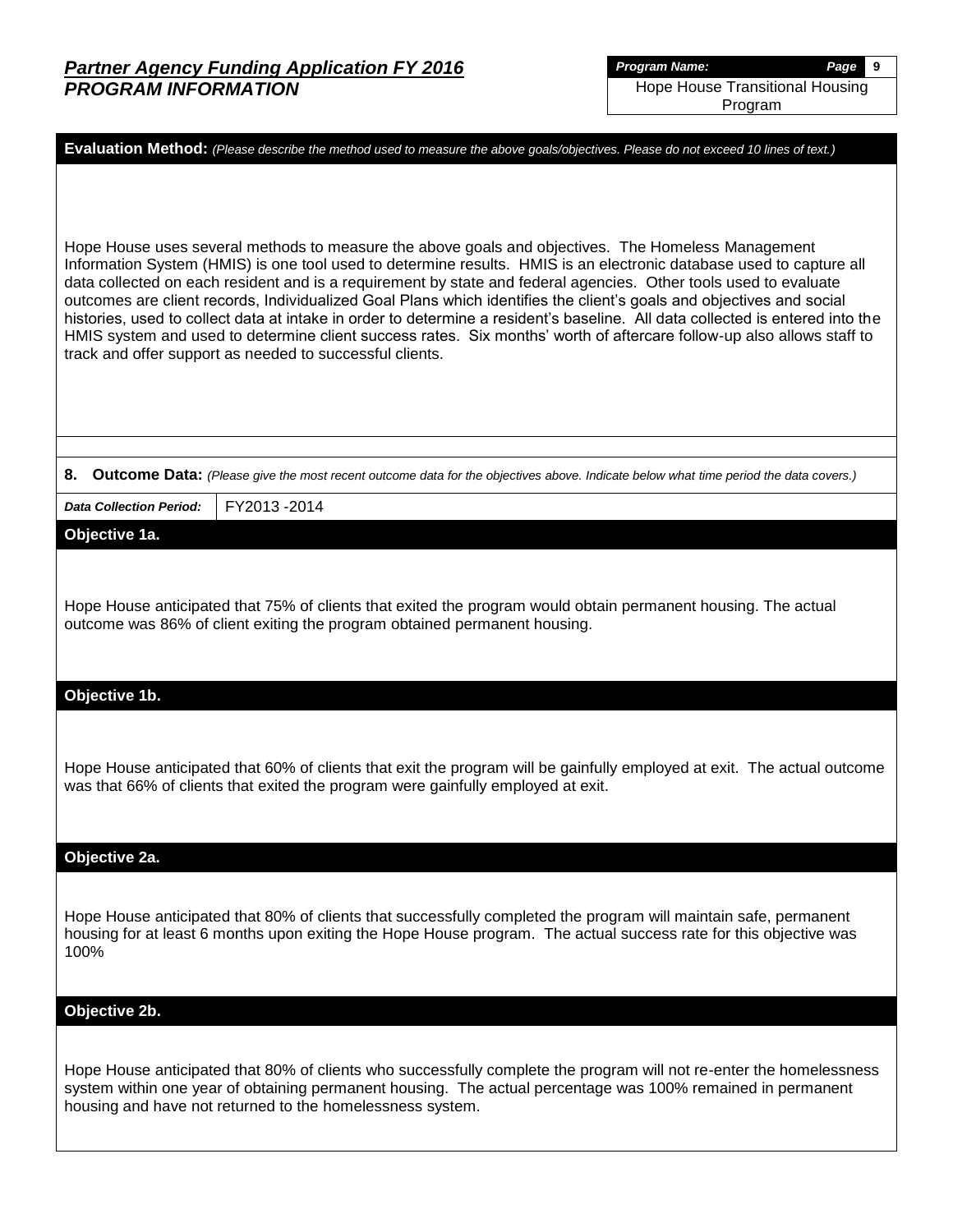**9. Program Goal Updates:** *(Please provide a brief description of the current status of your program goal(s), given your outcome data. For example, if reported data was well below the stated outcome measure, please indicate why you feel that is the case. Also, include how your outcome data will influence or modify the program for the upcoming fiscal year. These descriptions should not exceed 20 lines of text.)*

#### **Program Goal 1:**

#### **Program Goal #1 stated:**

Hope House residents will move to permanent housing upon exiting the program. Outcome data indicated that 86% of Hope House residents obtained permanent housing instead of the 75% anticipated. This is achieved due to our efforts around strong programming, intensive case management approach and guidance. Hope House will continue to implement support services leading to goal to attainment and self-sufficiency.

#### **Program Goal 2:**

#### **Program Goal #2 states:**

Hope House residents who successfully complete the program will maintain permanent housing for a minimum of six months. Outcome data showed that the goal was exceeded as 100% of those successfully completing the program maintained housing for at least six months instead of the 80% anticipated.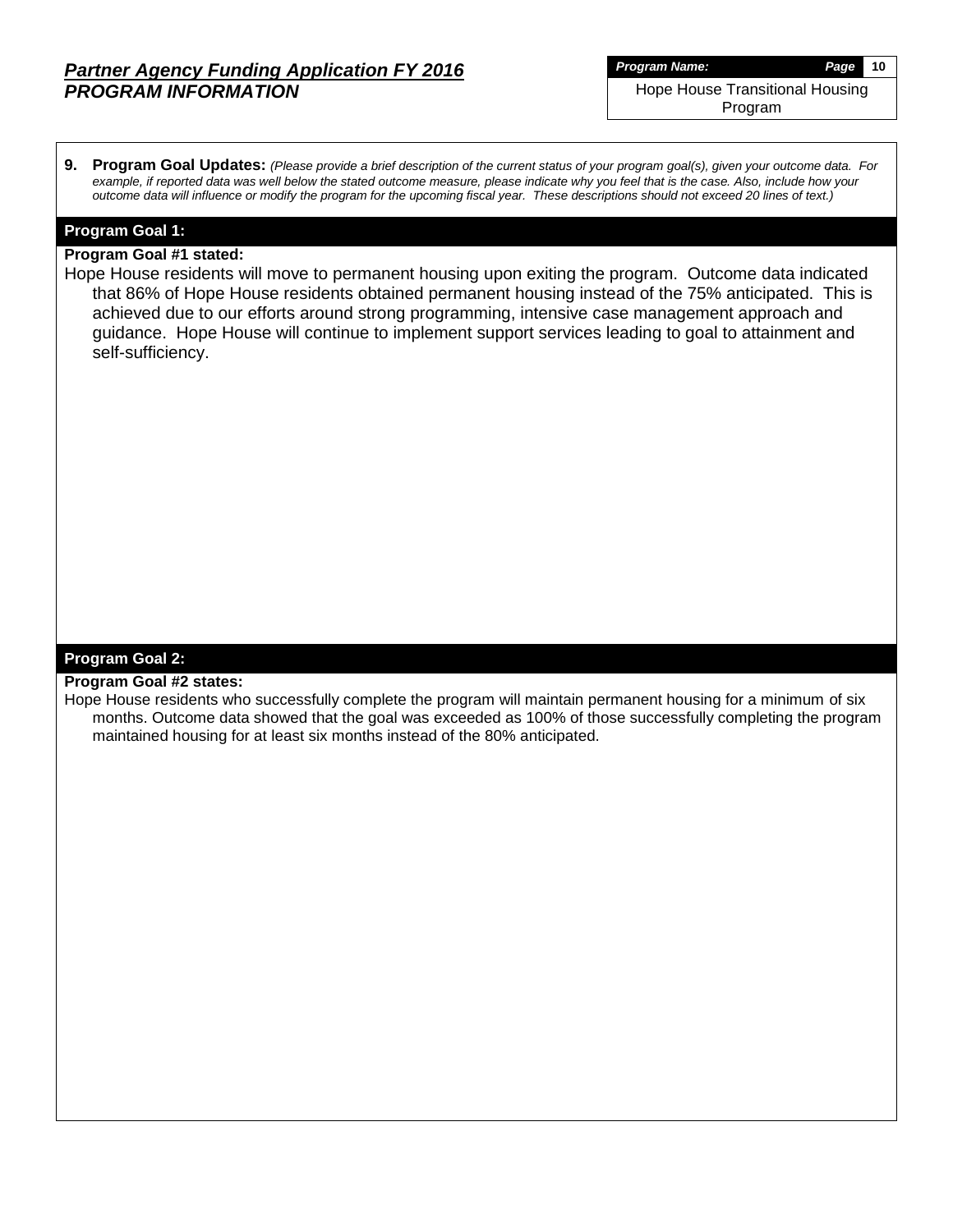**10. Community Impact:** *(Please provide at least two examples of how your services have impacted members of our community. This description should not exceed 20 lines of text.)*

Featured in the Freelance Star December 13, 2013: Nijjia James became homeless just before giving birth in 2010. She had been living with her grandmother, but couldn't raise the baby in an age-restricted neighborhood. So Nijjia went to the Thurman Brisben Center, and then came to Hope House. After two years at Hope House, Nijjia moved into her own home just before Thanksgiving. The Hope House program in partnership with Home for the Holidays helped not only Nijjia's family but also fifty-four other homeless clients. Hope House's program intent is to support the transition of women and children into their own homes from homelessness. We work with our clients to assist them in setting goals that help them achieve that. Nijjia had the same vision and was motivated to see it realized.

The Hope House program strives for early education and imparts that with the clients and their children. Two Mothers of the Hope House program, Nijji James and Soncerae Colclough are now making a difference in the education system. Both are participating representatives in the Head Start Policy Council which works with the Head Start decision making board. It is evident that our program impacts the education of children, the permanent housing of families, and the community school system.

**11. Collaborative Impact:** (Please describe how the community would be impacted if your agency were dissolved or merged with another partner agency. This description should not exceed 20 lines of text.)

There are many challenges faced by those displaced by homelessness as well as by the agencies working to resolve this plight. We strive to build and maintain program content that helps families overcome high-risk behaviors and make healthy living choices. The demand for our services is great; Planning District 16 is the fourth largest and fastest growing of the Commonwealth's 21 planning districts, and Hope House is poised to have a strong presence in serving the family housing needs of all area counties. As with any nonprofit agency, we are always laboring to increase donor support and expand our reach. Without suitable funding, we will be forced to reduce the number of homeless people we impact, cut our services or close our doors.

This in turn means that many homeless are forced to seek alternate methods of getting their basic needs met. Subsequently, those homeless who cannot find employment will turn to recycling, panhandling and stealing as a means of putting money in their pockets. There is also an environmental impact that homelessness has on a community. Many communities do not have anywhere near the amount of supportive resources needed for the numbers of homeless in their areas, the homeless will be forced to find alternate places to live and sleep. The dissolving of Hope House would mean increased homelessness for families within our community, less stabilization, and can affect every facet of a child from birth to adulthood. The experience hinders the well-being of mother and child. But can dramatically impact the physical, emotional, cognitive, social and behavioral development of children. The homeless pre-school age child is more likely to suffer major developmental delays and emotional difficulties. By the time the children reach school-age, homelessness also impacts their academic lives. There is little availability for family sheltering within our community.